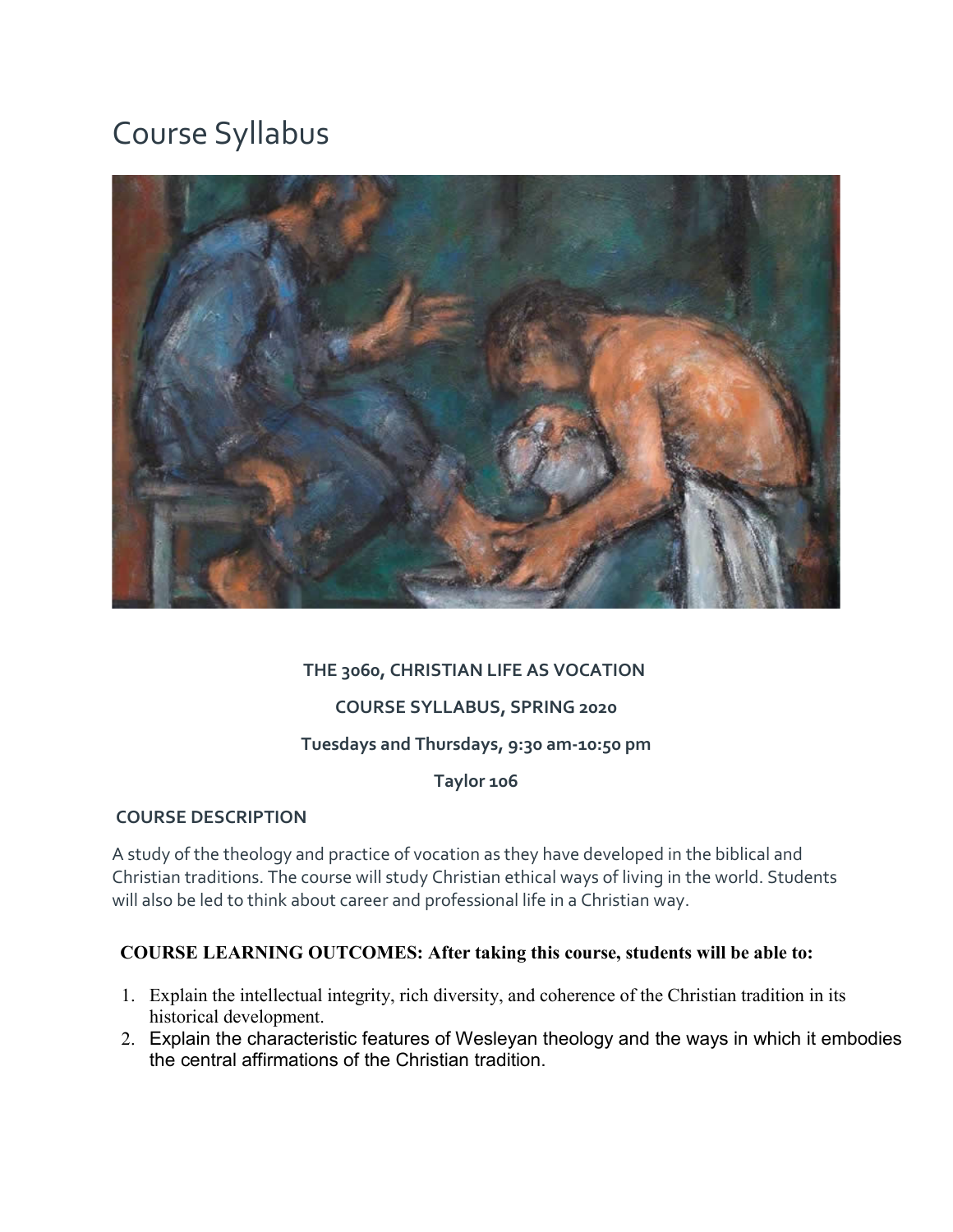3. Appreciate an ongoing, lifelong commitment to and participation in the Christian tradition and congregational life.

**INTERACTION WITH PROFESSOR/OFFICE HOURS:** There are various ways that you might interact with me:

- We may talk before or after class;
- You may email me (markmann@pointloma.edu);
- You may meet with me in my office (Smee 206) by arrangement or during my posted office hours.

#### **REQUIRED TEXTS (Available in PLNU Bookstore)**

- Elaine Heath, *Five Means of Grace: Experience God's Love the Wesleyan Way*
- Sonia Nazario, *Enrique's Journey*
- Henri Nouwen, *In the Name of Jesus: Reflections on Christian Leadership*
- Howard Thurman, *Jesus and the Disinherited*
- Bernie van de Walle, *Rethinking Holiness: A Theological Introduction*
- Tish Harrison Warren, *Liturgy of the Ordinary: Sacred Practices in Everyday Life*

Additional readings and electronic resources as assigned in the Modules.

#### **COURSE SCHEDULE AND ASSIGNMENTS**

Course expectations and assignments are detailed in the Modules.

#### **Grading Scale:**

A=93-100% A-=90-92%

B+=87-89%. B=83-86%. B-=80-82%

C+=77-79%. C=73-76%. C-=70-72%

D+=67-69%. D=63-66%. D-=60-62%

F=0-59%

#### **LATE ASSIGNMENTS**

All assignments are to be submitted in by the time dictated in Canvas for full credit. I do accept assignments turned in late, but for a 10% grade reduction for each 24 hours past the assigned deadline. I only accept late assignments for full credit for unusual circumstances, and this should be addressed with me as soon as possible. I also recommend that you plan **not** to wait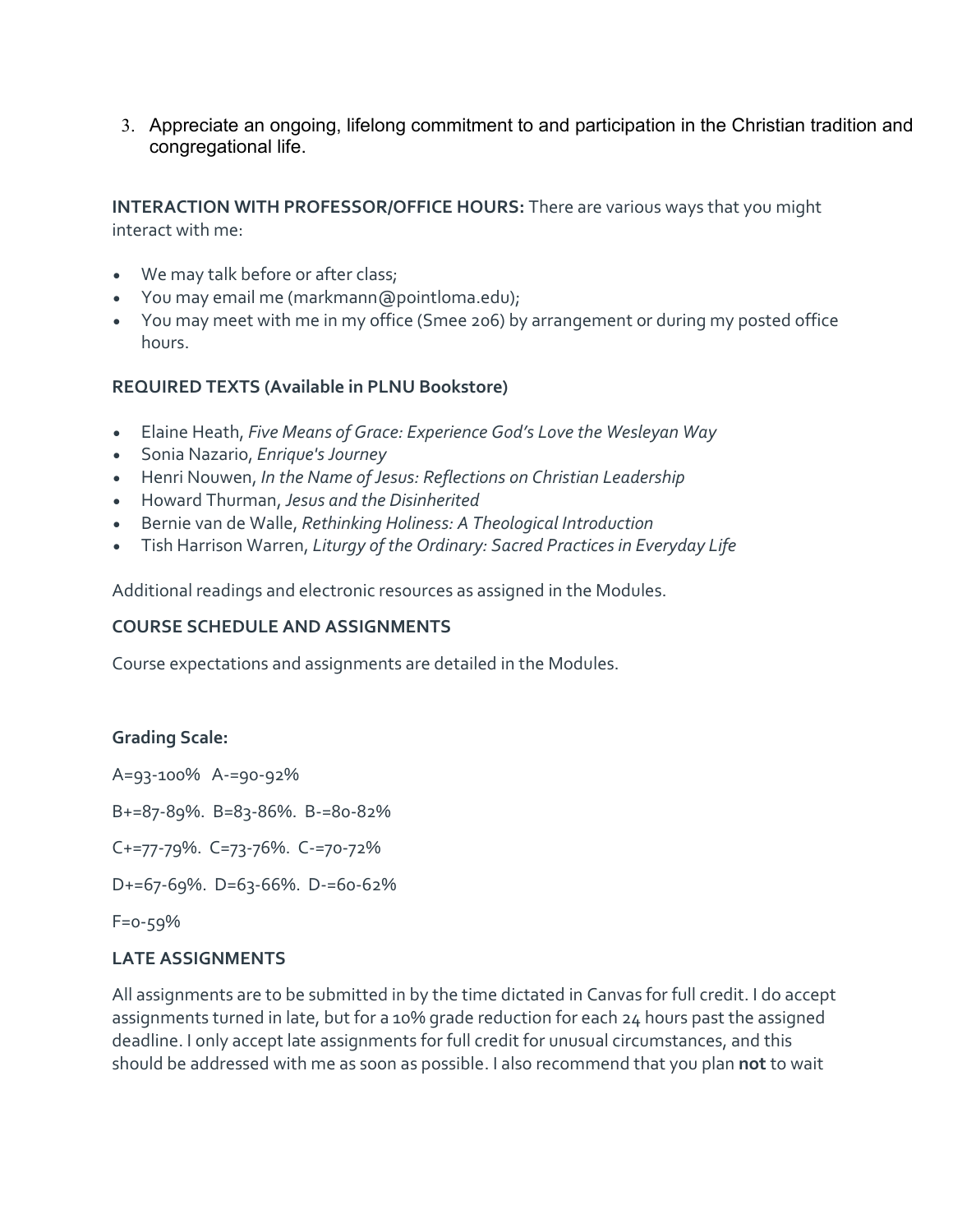until the last minute to turn in assignment, as an assignment turned in five minutes late will be considered one day late.

# **ATTENDANCE POLICY**

I maintain a strict and inflexible attendance policy for this class. If you arrive late you will be listed as tardy. More than fifteen minutes late for a class is counted as an absence. Two tardies will count as an absence.

PLNU maintains a fairly tough stance concerning attendance: "any student whose number of absences in a class, for any reason, exceeds the equivalent of one-and-one half weeks of class may be de-enrolled from the class with a failing grade." This means two classes, four tardies or any combination thereof. Be forewarned!

# **SCHOOL OF THEOLOGY INCLUSIVE LANGUAGE POLICY**

The School of Theology and Christian Ministry is committed to the equality of women and men. Recognizing that people have often used the English language ins ways that imply the exclusion or inferiority of women, the department urges students, faculty and staff to avoid sexist language in public discourse, in classroom discussion, and in their writings.

## **PLNU COPYRIGHT POLICY**

Point Loma Nazarene University, as a non-profit educational institution, is entitled by law to use materials protected by the US Copyright Act for classroom education. Any use of those materials outside the class may violate the law.

### **PLNU ACADEMIC HONESTY POLICY**

Students should demonstrate academic honesty by doing original work and by giving appropriate credit to the ideas of others. Academic dishonesty is the act of presenting information, ideas, and/or concepts as one's own when in reality they are the results of another person's creativity and effort. A faculty member who believes a situation involving academic dishonesty has been detected may assign a failing grade for that assignment or examination, or, depending on the seriousness of the offense, for the course. Faculty should follow and students may appeal using the procedure in the university Catalog. See Academic Policies for definitions of kinds of academic dishonesty and for further policy information.

# **ACADEMIC ACCOMMODATIONS**

While all students are expected to meet the minimum standards for completion of this course as established by the instructor, students with disabilities may require academic adjustments, modifications or auxiliary aids/services. At Point Loma Nazarene University (PLNU), these students are requested to register with the Disability Resource Center (DRC), located in the Bond Academic Center. (DRC@pointloma.edu or 619-849-2486). The DRC's policies and procedures for assisting such students in the development of an appropriate academic adjustment plan (AP) allows PLNU to comply with Section 504 of the Rehabilitation Act and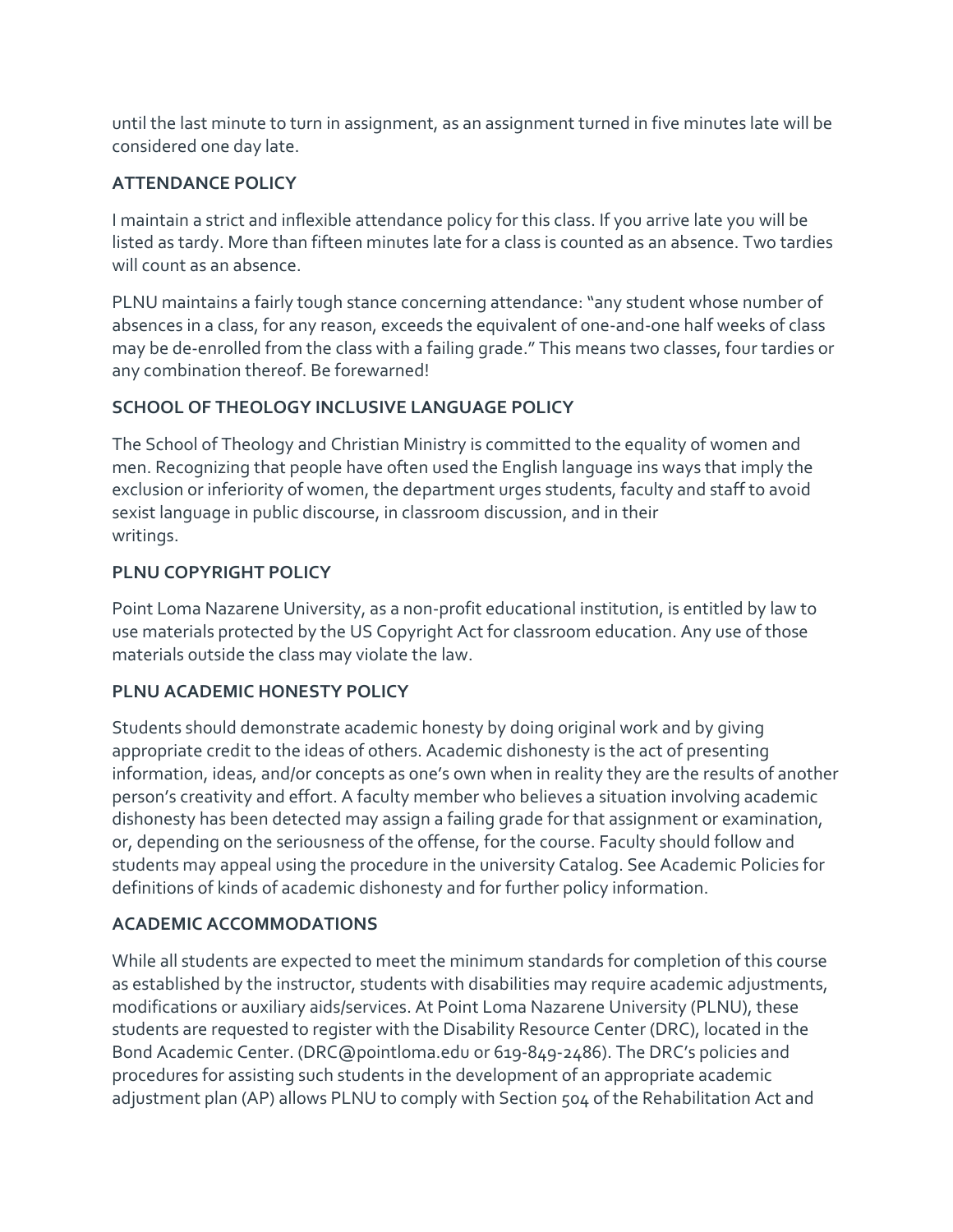the Americans with Disabilities Act. Section 504 (a) prohibits discrimination against students with special needs and guarantees all qualified students equal access to and benefits of PLNU programs and activities. After the student files the required documentation, the DRC, in conjunction with the student, will develop an AP to meet that student's specific learning needs. The DRC will thereafter email the student's AP to all faculty who teach courses in which the student is enrolled each semester. The AP must be implemented in all such courses.

If students do not wish to avail themselves of some or all of the elements of their AP in a particular course, it is the responsibility of those students to notify their professor in that course. PLNU highly recommends that DRC students speak with their professors during the first two weeks of each semester about the applicability of their AP in that particular course and/or if they do not desire to take advantage of some or all of the elements of their AP in that course.

| <b>Date</b>      | <b>Details</b>                                                                      |                   |
|------------------|-------------------------------------------------------------------------------------|-------------------|
| Fri Jan 17, 2020 | <b>Week I Readings and Journal</b><br>Assignment                                    | due by 11:59pm    |
| Tue Jan 21, 2020 | <b>Week II Readings and Journal</b><br>Assignment                                   | due by $11:59$ pm |
| Thu Jan 23, 2020 | Assignment Christian Practice: Passing the Peace                                    | due by $11:59$ pm |
| Tue Jan 28, 2020 | Week III Readings and Journal<br>Assignment                                         | due by $11:59$ pm |
| Thu Jan 30, 2020 | <b>Christian Practice: Spiritual</b><br>Assignment<br>Autobiography                 | due by 11:59pm    |
| Tue Feb 4, 2020  | <b>Week IV Readings and Journal</b><br>Assignment                                   | due by $11:59$ pm |
| Thu Feb 6, 2020  | <b>Christian Practice: Adopt a Saint</b><br>Assignment                              | due by $11:59$ pm |
| Tue Feb 11, 2020 | <b>Week V Readings and Journal</b><br>Assignment                                    | due by $11:59$ pm |
| Thu Feb 13, 2020 | Christian Practice: 'Examen' (Self-<br>Assignment<br><b>Examination and Prayer)</b> | due by $11:59$ pm |
| Tue Feb 18, 2020 | <b>Week VI Readings and Journal</b><br>Assignment                                   | due by $11:59$ pm |

# Course Summary: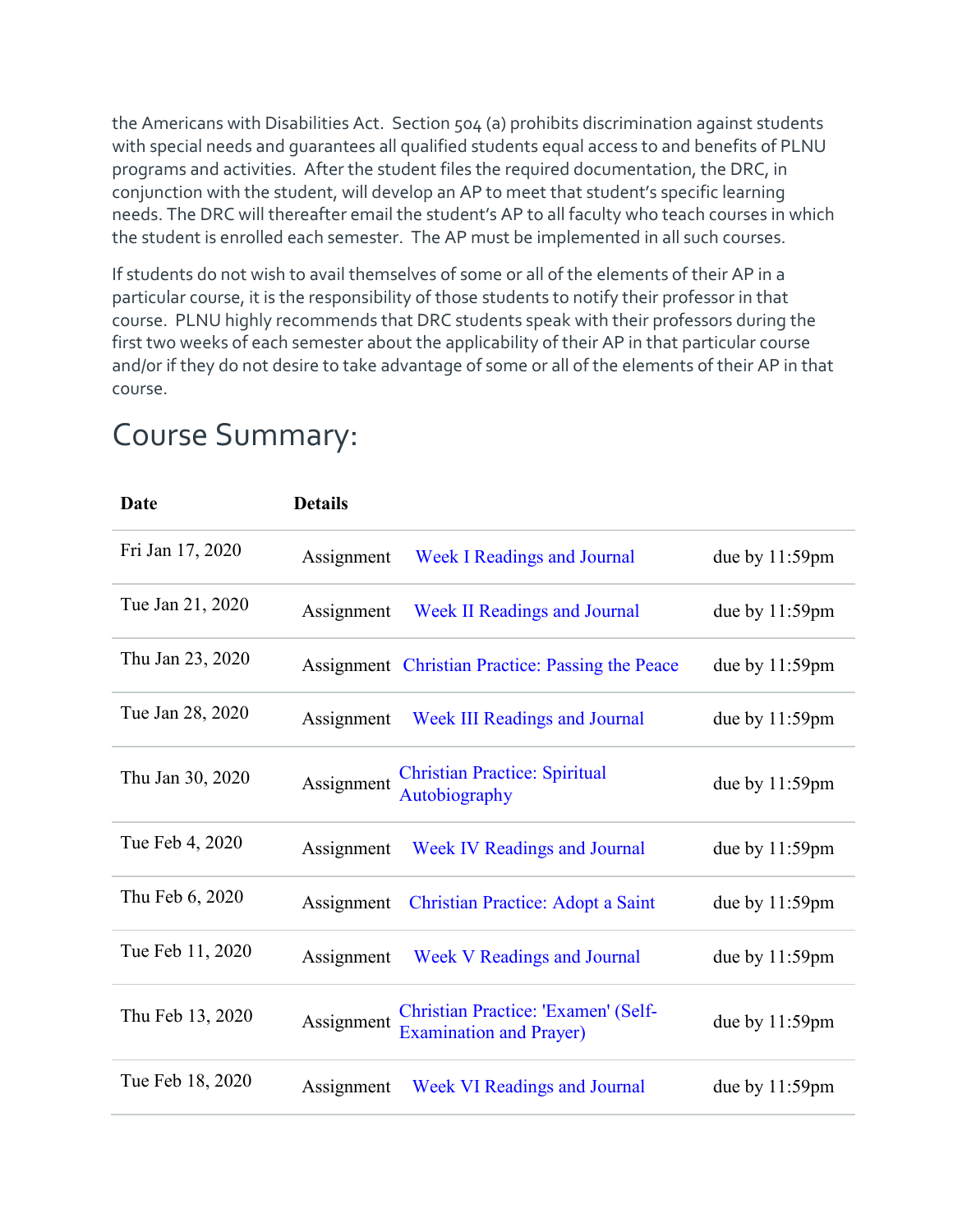| <b>Date</b>      | <b>Details</b> |                                                                          |                   |
|------------------|----------------|--------------------------------------------------------------------------|-------------------|
| Thu Feb 20, 2020 | Assignment     | <b>Christian Practice: Worship at</b><br><b>Liturgical Church</b>        | due by $11:59$ pm |
| Tue Feb 25, 2020 | Assignment     | <b>Week VII Readings and Journal</b>                                     | due by $11:59$ pm |
| Thu Feb 27, 2020 | Assignment     | <b>Christian Practice: Fasting</b>                                       | due by $11:59$ pm |
| Tue Mar 3, 2020  | Assignment     | Week VIII Readings and Journal                                           | due by $11:59$ pm |
| Thu Mar 5, 2020  | Assignment     | <b>Christian Practice Reflection:</b><br><b>Wesleyan Class Meeting</b>   | due by $11:59$ pm |
| Tue Mar 10, 2020 | Assignment     | <b>Week IX Readings and Journal</b>                                      | due by $11:59$ pm |
| Thu Mar 12, 2020 | Assignment     | <b>Christian Practice Reflection:</b><br><b>Black/Pentecostal Church</b> | due by 11:59pm    |
| Tue Mar 24, 2020 | Assignment     | <b>Week XI Readings and Journal</b>                                      | due by $11:59$ pm |
| Thu Mar 26, 2020 | Assignment     | Christian Practice Reflection: Act of<br>Mercy                           | due by $11:59$ pm |
| Tue Mar 31, 2020 | Assignment     | <b>Week XII Readings and Journal</b>                                     | due by $11:59$ pm |
| Thu Apr 2, 2020  | Assignment     | <b>Christian Practice Reflection: Seeing</b><br>Injustice                | due by $11:59$ pm |
| Tue Apr 7, 2020  | Assignment     | <b>Week XIII Readings and Journal</b>                                    | due by 11:59pm    |
| Thu Apr 9, 2020  | Assignment     | <b>Christian Practice Reflection: Enacting</b><br>Justice                | due by $11:59$ pm |
| Tue Apr 14, 2020 | Assignment     | <b>Week XIV Readings and Journal</b>                                     | due by $11:59$ pm |
| Fri Apr 24, 2020 | Assignment     | <b>Saint Presentations</b>                                               | due by $11:59$ pm |